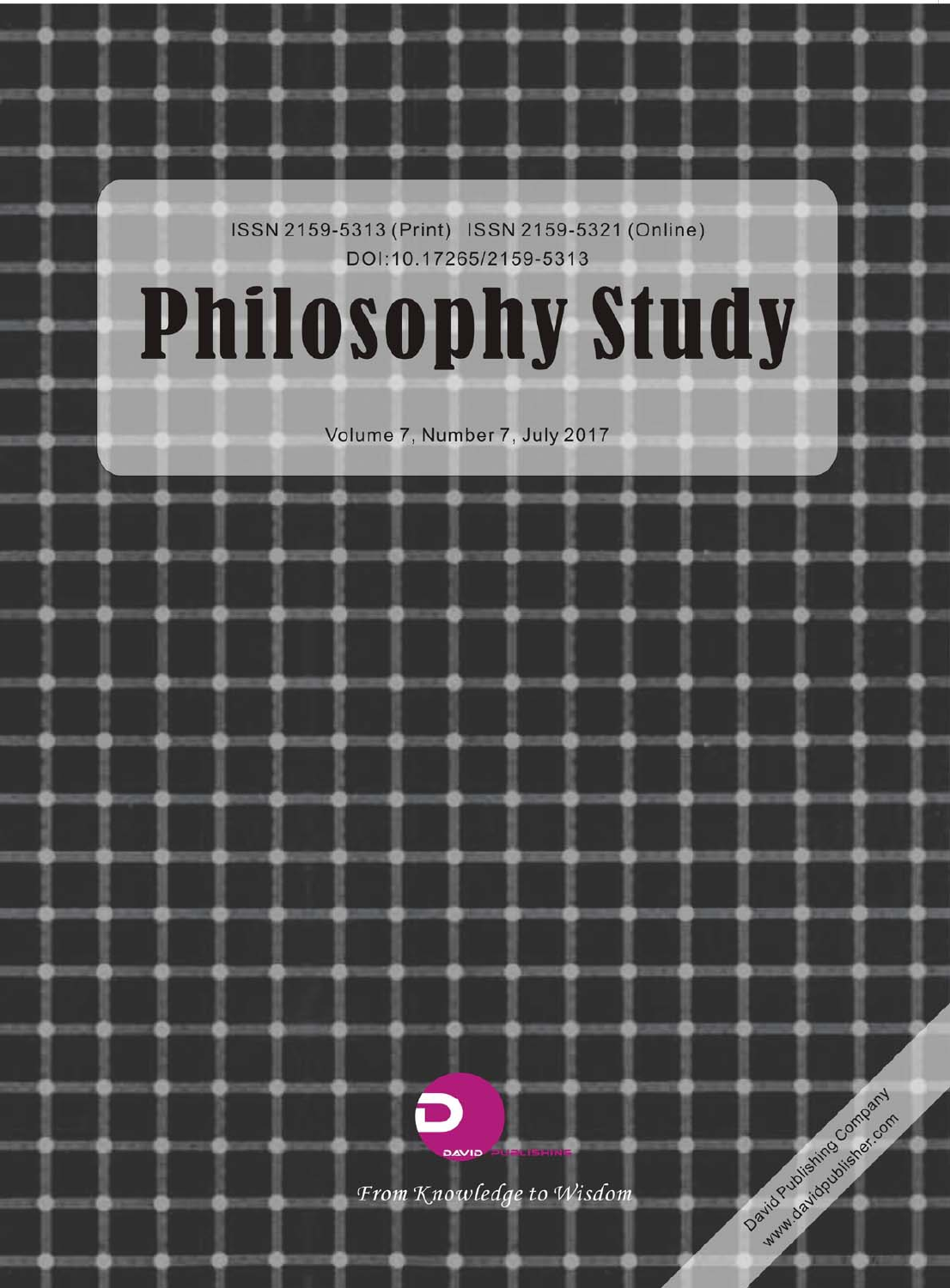

## The Theory of Ideas and the Process of Thought Formation

Roberta Rio Member of the German Federation of Historians

> Francesco Alessandrini Independent Scholar

Twenty four centuries after Plato's formulation of the theory of ideas, it is revealed to us today in all its modernity and far-sightedness. In fact, confronting some of the elements of the theory with recent scientific discoveries, one cannot be anything but astounded by the magnificent capacity of the Athenian philosopher's investigations of the perceptible and metaphysical world, a true precursor of the times.

*Keywords*: theory of Ideas, principles of formation, thought formation, Plato

At the centre of this our contribution, we place the Platonic concept of *ideas*, intimately connected to the concept of science. For Plato, science is of its nature perfect, and as such the object of his investigations cannot be the things of the world, comprehended by the senses which are imperfect and changeable: sensory experiences are de facto subjective.

The object of science is *ideas*, unique and perfect models of the world which Plato placed in Hyperuranius or "*above the heavens*" (from the Greek ὑπερουράνιος, composed of ὑπέρ *above* e οὐράνιος *heavens*).

To each thing existing in the perceptible world, there is a corresponding idea or rather an unchangeable model from which it originated.

Plato recognised two categories of idea: ideas of values (ethical principles, concepts such as beauty, justice etc.) and mathematical ideas (arithmetic and geometry). On the walls of the Academy was written, "Let no-one ignorant of geometry enter here." For Plato, mathematics is the prelude to philosophy, a divine science which bestows order and harmony to the world, and also the ability to understand it. According to the testimony of Plutarch, the philosopher said *God always uses geometry*. For Plato, the world was ruled by mathematical laws: In fact Aristoteles reports that by *ideas* Plato meant what Pythagoras meant by *numbers*.

Ideas respect a hierarchical order, at the summit of which is placed "The Good."

Discovering the world of ideas, Plato thus discovered transcendence or in other words an ultra sensory sphere not belonging to the material world. Ideas are transcendent and universal, an objective reality independent of our mind, an eternal order of forms and values.

Even if it is not given to us to understand ideas through the senses, we may nevertheless know them, or better, recognise them. In fact, according to the philosopher, the soul, during the phases in which it exists

 $\overline{a}$ 

Roberta Rio, Ph.D., historian and member of the German Federation of Historians, Austria; main research fields: Develop of the New Historical Method—Implementation of the Classical Historical Method with New Elements and Capabilities Specifically Required at This Stage of the Human History.

Francesco Alessandrini, Eng., engineer and free researcher, Italy; main research field: Thought and Consciousness.

First published on February, 5th 2017 on www.academia.edu.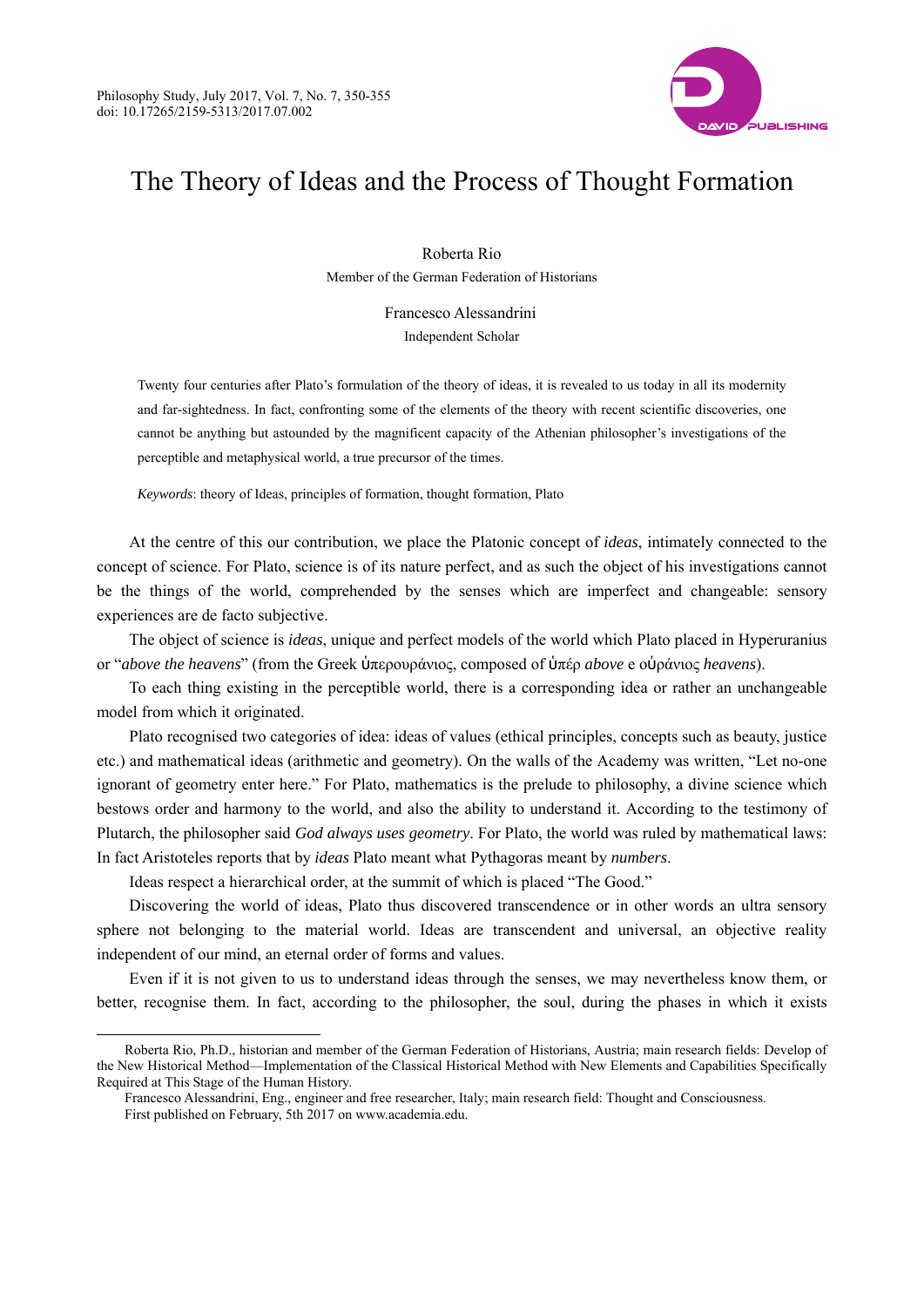disconnected from a body, lives in the world of ideas, where it can contemplate them. At the moment in which it incarnates, it retains a vague memory of them, which little by little becomes clearer, thanks to the experiences in Matter.

In everyday speech, an idea is a product of the mind, a mental representation—idea as a synonym of thought. But what is thought? For Plato, the idea is a universal reality which comes before thought: Without the idea, there cannot be thought.

The general meaning we attribute to the word idea risks misleading us. If we resort to its original meaning, however, everything soon becomes not only clearer but also harmonises with several scientific discoveries of the last century.

The Greek word Plato uses for idea is eidos (εἶδος), which, first of all, means *form.* Therefore, the idea is the form of a thing.

If, as far as what has been written so far, we substituted the word *idea* (for us a synonym of thought) for *form*, we would not be able to distinguish whether it regarded philosophical principles of the fourth century BC or some contemporary scientific discoveries relative to the function of Matter.

Ideas pinpoint in the *matrix forms* or simply *matrices*, that something which furnishes Matter with a framework with which to organise itself. The matrices are pieces of geometrical information which transmit the way in which Matter organises, and the Universe manifests, itself. They are imperceptible geometrical forms, or, in other words, the framework behind all things visible and invisible; behind thoughts, all forms of life and every imaginable structure: from the atomic nucleus, to the cells, and as far as the galaxies. Some of these—which we define more appropriately as *symbols*—are that Sacred Geometry which is at the basis of the construction of the Universe.

The etymology of the word *symbol* suggests in part how Sacred Geometry works. The Greek word *symbolon* (σύμβολον) is composed of the adverb *syn* (συν), which means *together*, and the verb *ballo* (βαλλω), which means *put* (*throw, launch*). Reading these two words together suggests that the symbol is something which unites, which is capable of constructing a bridge between two different realities.

In fact, the matrices are that something which functions as an intermediary between the information of a thing—which resides in the Creator—and its manifestation, a kind of invisible weave on the basis of which Matter organises itself until it becomes visible in the objects of Creation.

They reside in Hyperuranius—wrote Plato—or rather they are present in Creation, but they belong to none of the dimensions of Creation itself: They do not constitute any type of Matter, not even the most subtle and ethereal. The matrices are like containers: When Matter places itself inside them, it assumes a determined form and organisation which conditions the scope and the function of it. Like a cake tin into which we pour a runny mixture; if we change the cake tin (matrix form), the cake (Matter) will change its form—high, low, rectangular, round, heart-shaped etc.

The matrix forms are organised according to a hierarchical order. It should be noted that this point also coincides with the Platonic theory. The first level is represented by what we call *principles of formation*  (information and activating principles) and they are in fact the point of passage between the Creator and Creation. There are 38 and they represent all the fundamental possibilities of Creation, in other words, nothing can be realised which has not already been foreseen by these principles.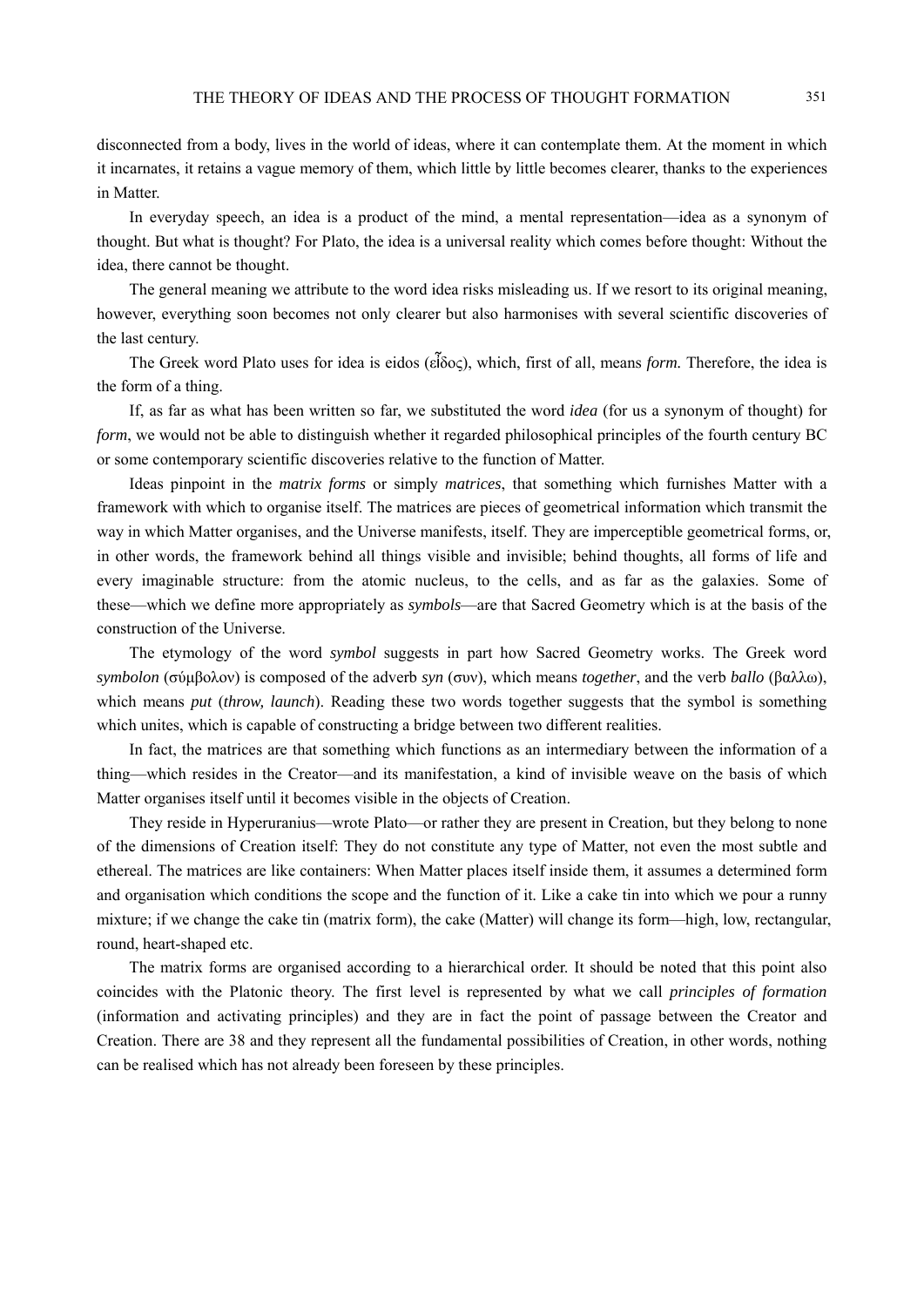There exists a geometrical representation of the principles of formation which many of you certainly know: The Flower of Life. There are 37 points of intersection of all the circles or portions of circle which make up the internal part of the flower, while the external circle which encloses the flower itself is the 38th element.



**Geometrical representation of the 37+1 principles of formation: The Flower of Life.**

The moment a matrix is recalled, a morphogenetic field is activated, in other words, a zone in time and space, in which the Matter present is forced to organise itself in a certain way. Something of the kind was sensed by the English biologist Rupert Sheldrake. Take, for example, our own personal morphogenetic field which guides the complete construction of our bodies, its development, modifications, and death, attempting to continuously organise the Matter which gradually enters its zone of influence: food, air, emotional matter etc.

Everything starts with a thought or better the *eidos* or idea which is form, geometrical information. Creation is a thought of the Creator, just the same as our own individual reality, which is a creation that springs constantly from our thoughts. How often do we hear *experts* talk repetitively of personal development! Well, one of the first to tell us that was Plato even if it is only now that we are beginning to understand the profound implications of his theory.

But what is thought? What is the mechanism of thought formation?

In reply to these questions, we give the following brief report of our contribution, which we presented in Sweden in October 2016 at the congress *Life and Mind—Scientific Challenges* entitled "The Process of Thought Formation and the Mechanic of Intuition."

In general, a thought is constructed via the following path of formation:

(1) a sensory stimulus, in other words, something we can see, hear, taste etc., activates our mind that then

(2) goes to search among the matrices which it habitually consults for the most appropriate for the sensory stimulus it has received.

(3) The appropriate matrix forms are then recalled and activated through a form of creative resonance. This gives life to a field, the so-called thought-field.

(4) In this field, those particles of emotional matter are recalled i.e., emotionally charged memories, which harmonise best with the stimulus of the field itself.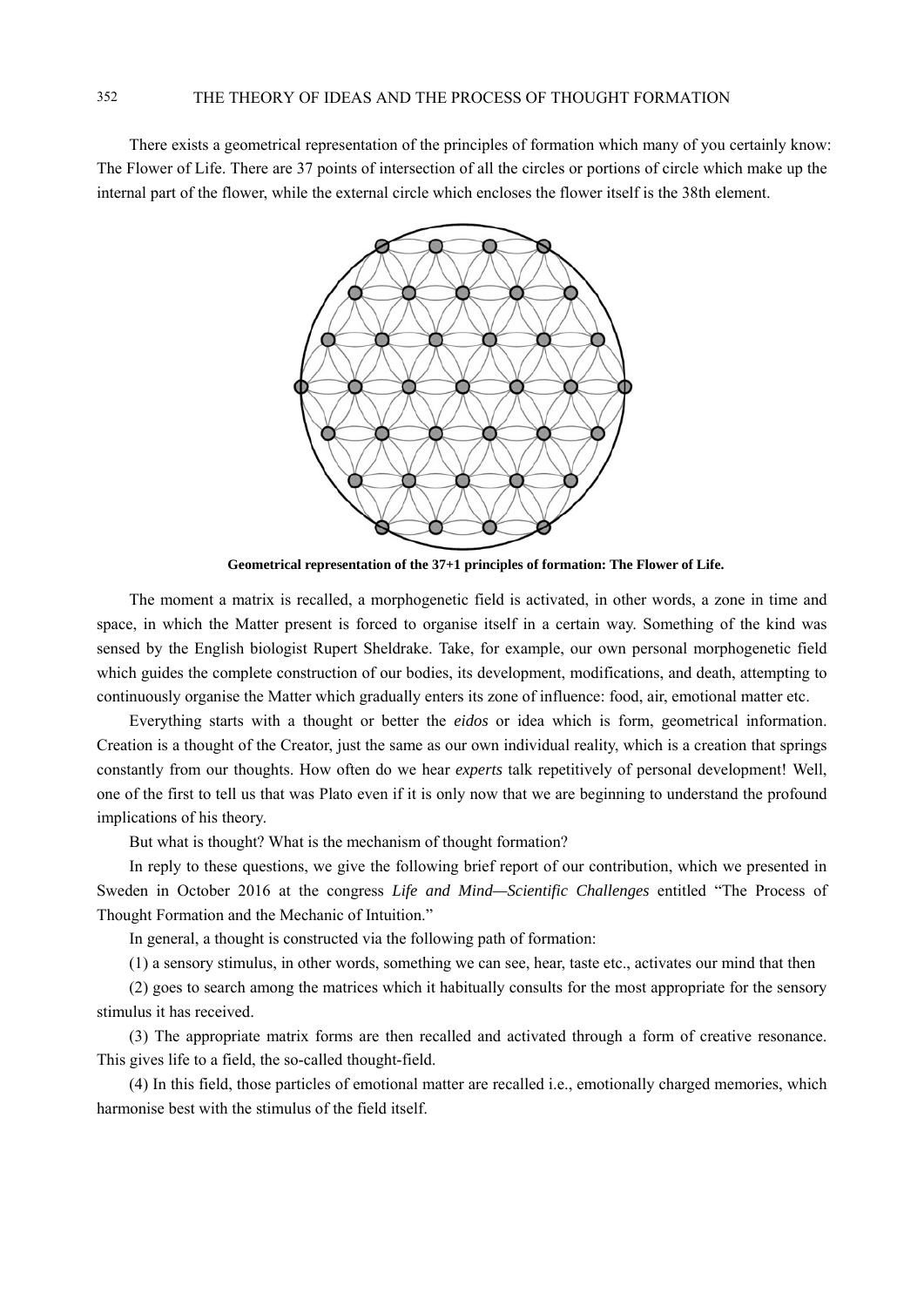#### THE THEORY OF IDEAS AND THE PROCESS OF THOUGHT FORMATION 353

(5) Within the thought-field, re-elaboration of the emotional matter takes place, drawn into action by the matrix forms. They have sole responsibility for the field. The re-elaborated emotional matter becomes, in effect, the new thought, which, in this phase, we can define as thought-memory. It is, in fact, the result of the interaction between the forms and the emotional material recalled. It should be noted that a thought cannot exist without making use of the preceding emotional memories. From this, you will understand the importance of having new experiences which allow us to register new memories (new emotional matter) or recall different matrices. Conversely, we would always move within a closed and repetitive circuit of thoughts, and so generate an eternal reality of sameness.

At this point, there are two possibilities: the thought-memory becomes a conscious thought (6) or it remains an unconscious thought (9). In both cases, however, the new thought manifests itself at a physical level.

Conscious level

(6) The new thought-memory is sent to the physical body.

(7) This activates the cerebral circuits. Their activation leads to a conscious thought, or rather, that which we are normally used to considering "thought."

(8) At this point, the thought, which has become conscious, is going to exert a conscious or an unconscious influence at a physical and energetic level of the body.

Unconscious level

(9) The thought-memory establishes itself in the emotional memory corpus without reaching the cerebral circuits. This situation corresponds, in most cases, to the formation of unconscious thoughts, a topic of prime importance in the study of modern psychology.

(10) Even though they are unconscious, these thoughts are capable of conditioning our health and the energy status of our body. Often they are responsible for the generation of physical and mental disease.



**Phases of the path of thought formation.**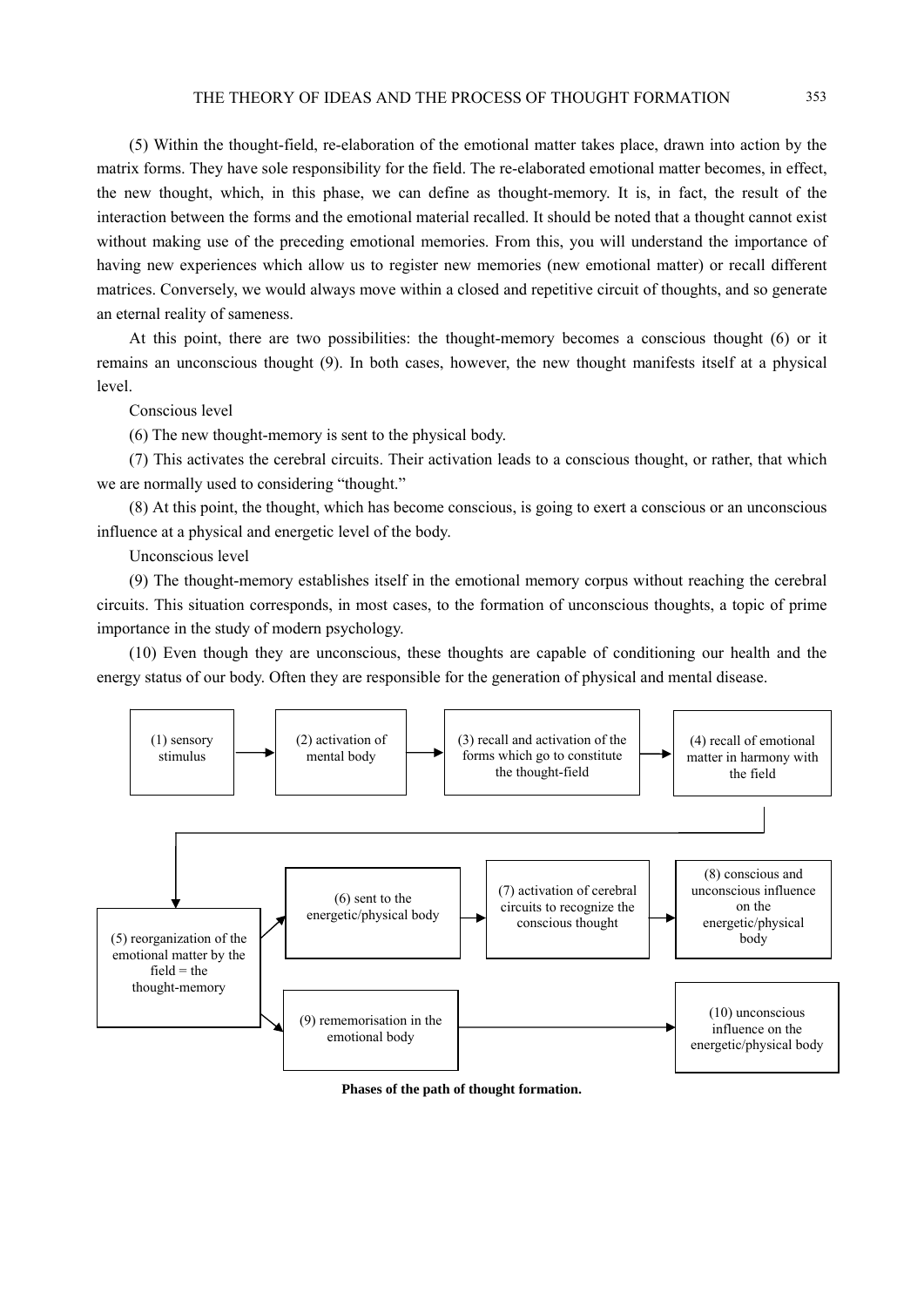As a conclusion and a synthesis of this to our contribution, we wish to dwell briefly on the following three points.

(1) That which we generally understand to mean *thought* is not what Plato meant by *idea* even if idea and thought are closely connected. The Platonic idea, in other words, the matrix forms, in fact, determine the formation of a certain thought rather than another. And from that thought—conscious or unconscious—a process of creation is activated, or rather, a manifestation in reality. Furthermore we have said that a thought is always activated by a sensory stimulus: It should be noted that the word *eidos* (εἶδος) from which the word *idea* derives, originates in the verb *eidon* (εἶδον) which first of all means *I see*. Sight is one of the possible senses.

(2) Plato tells us that ideas—or the matrix forms—are not cognisable through the senses but only through a process of recognition of the soul which, via the experience in Matter, remembers having seen them in its disincarnate phase. Plato tells us that knowledge is in fact, re-cognising/remembering. The etymology confirms the Platonic thought: the "aoristo"—the historic past tense in some languages—of *eidon* (εἶδον) in ancient Greek is *oida* (οἶδα). Being a historic past *oida* (οἶδα) should mean "I saw" but in fact it means *I know* in the present tense. Thus the verb *oida* (οἶδα) gives us some more information about "know" which confirms the Platonic thought: "I know because I have seen, I have seen therefore I know." Also in other modern languages, such as English, the expression "I see" is used as an equivalent of "I know."

*Eidon* (εἶδον) on the other hand derives from an Indoeuropean root "Vid" attested in the Latin "video," in English "wit" (that is "to know") and in Sanskrit "veda." The Vedas, as we know, are sacred texts of knowledge for the Indian people, books of awareness and wisdom.

(3) At the summit of the hierarchical order of Plato's ideas, we find The Good, which, in the geometrical representation of the 38 principles of formation, corresponds to the outer circle of the Flower of Life: the principle which contains all, or the connection with the Creator realisable through Love!

Seen in this light, Love is the highest matrix form, it is the primary information which contains all the others. Therefore, Love is not love with a small "l," that kind of emotional muddle which bursts into our lives bringing joys and sorrows. Love is the fundamental geometry of our universe—the circle, the perfect form, the symbol for antonomasia—and as such it is a mathematical formula.

So is not philosophy Love for knowledge?

#### Works Cited

- A. Graybiel and K. Smith. *Buone abitudini, cattive abitudini.* Rome: Le Scienze, 2014.
- C. Rovelli. *La realtà non è come appare*. Milan: Raffaello Cortina Editore, 2014.
- E. Nestler. *Il codice epigenetico della mente.* Rome: Le Scienze, 2012.
- E. Lein and M. Harwrylycz. *La mappa genetica del cervello.* Rome: Le Scienze, 2014.
- F. Alessandrini. *Lo Spirito e gli Esseri dello Spirito*. Rome: Ilmiolibro, 2016.
- F. Alessandrini and R. Rio. *The Path of the Body*. Bautz, 2016.
- F. Alessandrini, I. Menis, and R. Rio. "The Process of Thought Forming and the Mechanic of Intuition." Congress Life and Mind—Scientific Challenges, SSE EUROPE 2016—Society for Scientific Exploration, Sigtuna (Sweden), Oct. 2016.
- F. Ferrari (a cura di). *I miti di Platone.* Milan: RCS libri, 2006.
- G. Tononi and C. Cirelli, *La funzione del sonno.* Rome: Le Scienze, 2013.
- J. Bargh. *La nostra mente inconscia.* Rome: Le Scienze, 2014.
- J. Interlandi. *Oltre le difese del cervello.* Rome: Le Scienze, 2013.
- L. Rosenblum. *I supersensi del cervello.* Rome: Le Scienze, 2013.